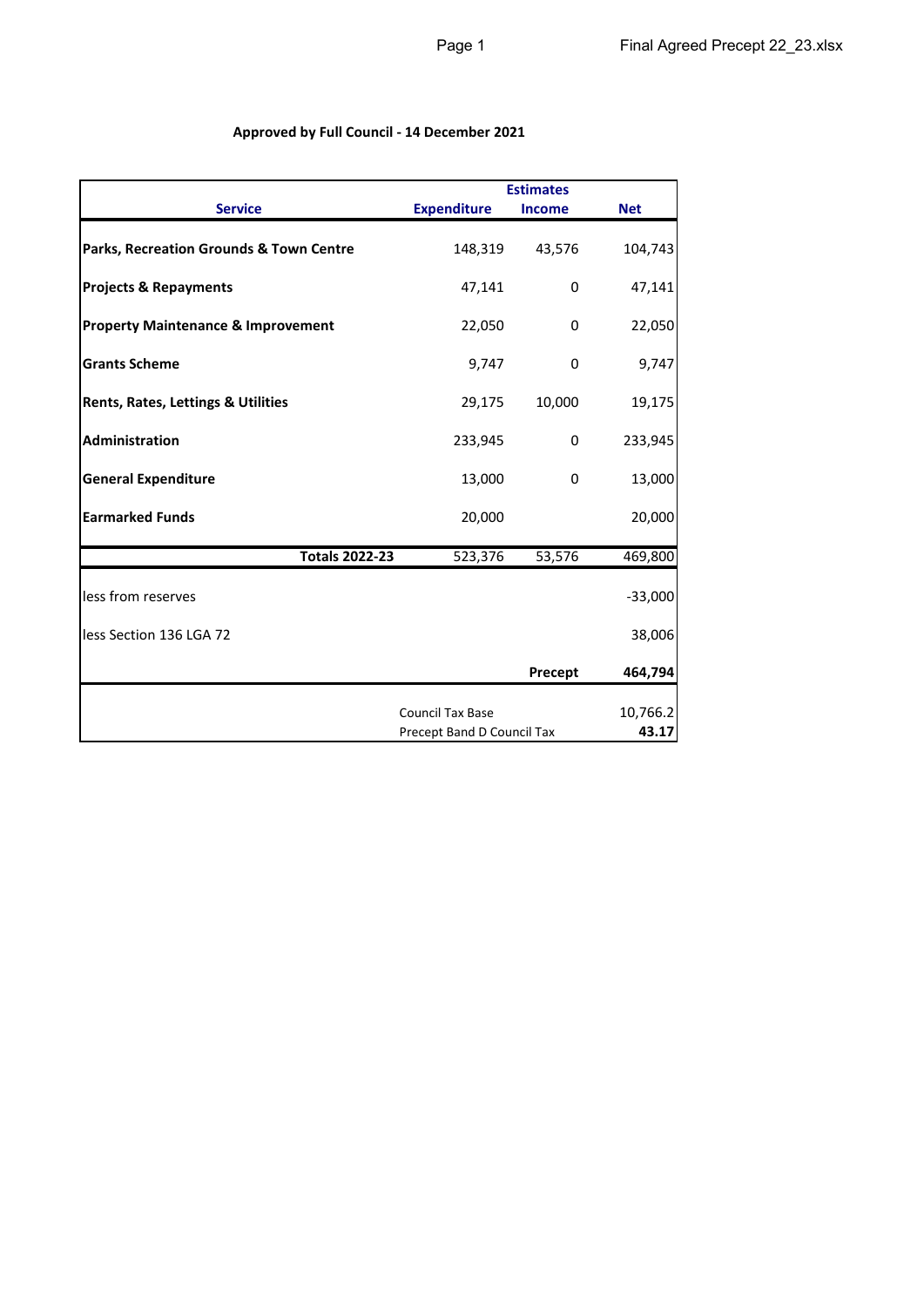| <b>Precept 2022/23</b>                                          |          | Final Agreed Precept 22_23.xlsx   |               |                                        |               |                   |                   |
|-----------------------------------------------------------------|----------|-----------------------------------|---------------|----------------------------------------|---------------|-------------------|-------------------|
|                                                                 |          |                                   |               |                                        |               |                   |                   |
|                                                                 |          |                                   | <b>Budget</b> | <b>Forecast</b>                        | <b>Budget</b> | <b>Projection</b> | <b>Projection</b> |
|                                                                 |          |                                   | 2021/21       | 2021/22                                | 2022/23       | 2023/24           | 2024/25           |
|                                                                 |          |                                   |               |                                        |               |                   |                   |
| <b>Expenditure/Income</b>                                       |          |                                   | £             | £                                      | £             | £                 | £                 |
| F&GP Expenditure                                                |          |                                   | 315,297       | 275,720                                | 317,715       | 326,352           | 345,071           |
| F&GP Income                                                     |          |                                   | $-6,974$      | $-7,070$                               | $-10,000$     | $-12,000$         | $-12,000$         |
| Leisure & Amenities Expenditure                                 |          |                                   | 138,765       | 122,890                                | 148,319       | 152,768           | 156,166           |
| Leisure & Amenities Income                                      |          |                                   | $-33,100$     | $-30,300$                              | $-43,576$     | $-45,769$         | $-46,483$         |
| Full Council, Grants, Loans etc                                 |          |                                   | 37,106        | 34,246                                 | 37,343        | 37,545            | 37,753            |
| <b>Net Expenditure</b>                                          |          |                                   | 451,094       | 395,486                                | 449,800       | 458,896           | 480,507           |
|                                                                 |          |                                   |               |                                        |               |                   |                   |
| Net Expenditure                                                 |          |                                   | 451,094       |                                        | 449,800       | 458,896           | 480,507           |
|                                                                 |          |                                   | 27,000        |                                        | 20,000        | 30,000            |                   |
| Earmarked Funds requirement (below)<br><b>Total Expenditure</b> |          |                                   | 478,094       | 0                                      | 469,800       | 488,896           | 30,000            |
| <b>Council Tax Support Grant</b>                                |          |                                   | 0             |                                        |               | 0                 | 510,507           |
|                                                                 |          |                                   |               |                                        | 0             |                   | $-38,006$         |
| Double Taxation Grant<br><b>CIL</b>                             |          |                                   | $-38,006$     |                                        | $-38,006$     | $-38,006$         |                   |
| General Reserve funds(- used /+increased)                       |          |                                   | $-12,000$     |                                        | 33,000        | 10,000            | 20,000            |
|                                                                 |          |                                   | 428,088       | 0                                      | 464,794       | 460,890           | 492,501           |
|                                                                 |          |                                   |               |                                        |               |                   |                   |
| <b>Precept requirement</b>                                      |          |                                   | 428,088       |                                        | 464,794       | 460,890           | 492,501           |
|                                                                 |          |                                   |               |                                        |               |                   |                   |
|                                                                 |          |                                   |               |                                        |               |                   |                   |
|                                                                 |          |                                   |               |                                        |               |                   |                   |
| <b>Summary 2021/22</b>                                          |          |                                   |               | (Band D Parish Element of Council Tax) |               |                   |                   |
|                                                                 |          |                                   |               |                                        | Tax           |                   |                   |
| No of Households 2022                                           | 10,766.2 |                                   | 22/23         |                                        | 43.17         |                   |                   |
| No of Households 2021                                           | 10,313.3 |                                   | 21/22         |                                        | 41.51         |                   |                   |
| Increase in no of households                                    |          | 453 Annual Increase per household |               |                                        | 1.66          |                   |                   |
|                                                                 |          |                                   |               |                                        |               |                   |                   |
|                                                                 |          |                                   |               | % increase                             | 4.00          |                   |                   |
|                                                                 |          |                                   |               |                                        |               |                   |                   |
|                                                                 |          | 21/22                             | 21/22         |                                        | 1.4.22        |                   |                   |
| <b>Predicted Movements on Reserves</b>                          | 1.4.21   | movements                         |               |                                        |               |                   |                   |
| <b>General fund</b>                                             |          |                                   | spend         | earmark                                |               |                   |                   |
| predicted underspend 20/21                                      | 143,443  | 19,405                            |               | 13,000                                 | 175,848       |                   |                   |
|                                                                 |          |                                   |               |                                        | 175,848       |                   |                   |
|                                                                 |          |                                   |               |                                        |               |                   |                   |
| <b>Earmarked Funds</b>                                          |          | earmark 21/22                     |               | earmark 22/23                          | bal           |                   |                   |
| <b>CIL</b>                                                      | 15,506   | 44,446                            |               |                                        | 59,952        |                   |                   |
| <b>Election Contingency</b>                                     |          |                                   |               |                                        | 0             |                   |                   |
| <b>Edmonds Hall</b>                                             |          | 20,000                            |               |                                        | 20,000        |                   |                   |
| Parks and Playgrounds                                           | 38,360   | $-10,000$                         |               |                                        | 28,360        |                   |                   |
| Retention Café                                                  | 27,000   | $-9,405$                          | $-17595$      |                                        | 0             |                   |                   |
| <b>Commercial Hub Project</b>                                   | 5,000    |                                   |               |                                        | 5,000         |                   |                   |
| sub total                                                       | 85,866   | 45,041                            | $-17,595$     |                                        | 113,312       |                   |                   |
| <b>Total Reserves</b>                                           | 229,309  | 64,446                            | $-17,595$     | 13,000                                 | 289,160       |                   |                   |
|                                                                 |          |                                   |               |                                        |               |                   |                   |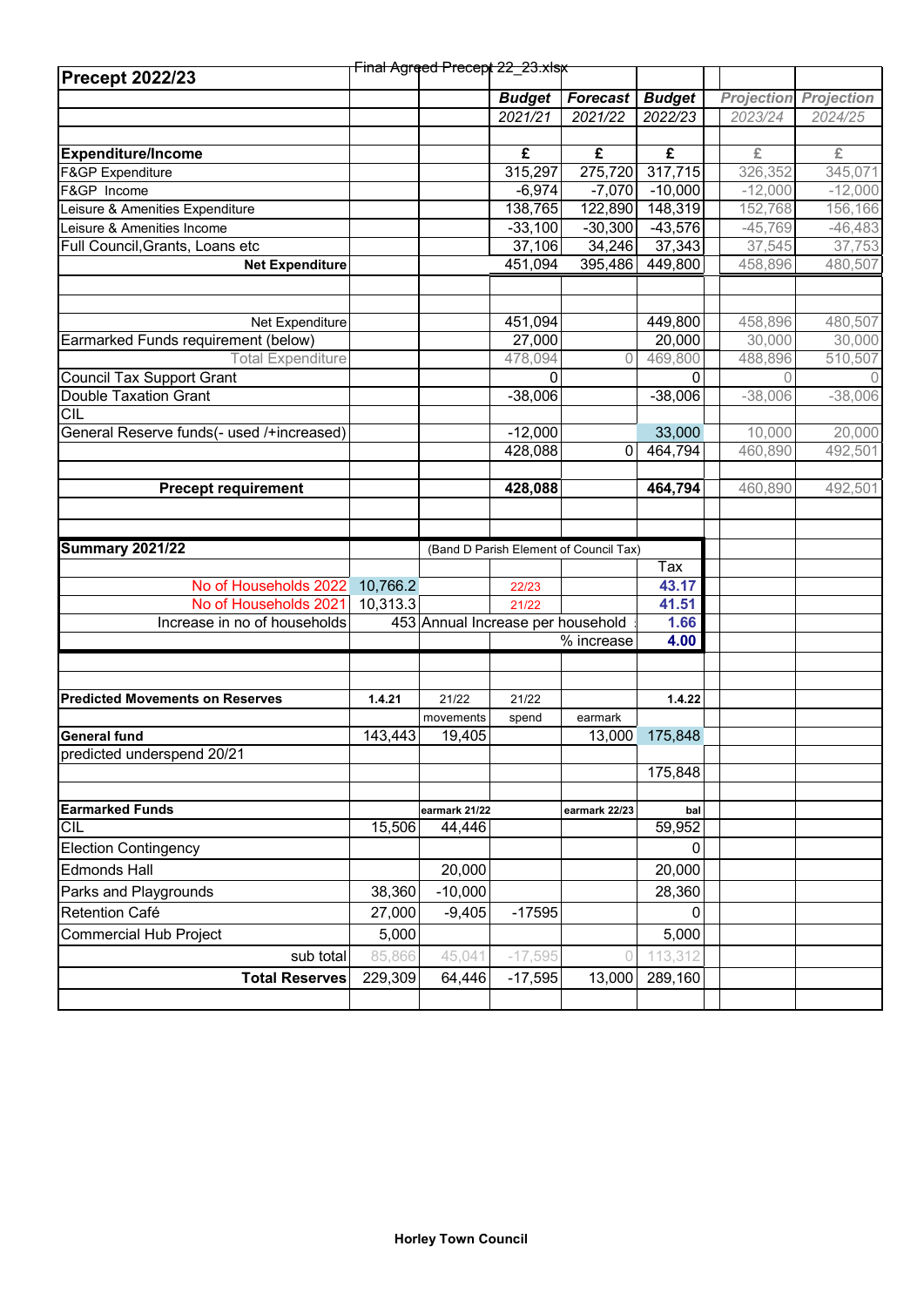|                                  |              |              |                                |                |                |                 |                             | Einal Agreed Precent 22, 23 view                                                                                                                 |
|----------------------------------|--------------|--------------|--------------------------------|----------------|----------------|-----------------|-----------------------------|--------------------------------------------------------------------------------------------------------------------------------------------------|
|                                  |              |              | 2020/21 2021/22 2021/22        |                | 2022/23        | 2023/24         |                             | 2024/25 Comments and Justification                                                                                                               |
|                                  |              |              | <b>Actual Budget Forecast</b>  | $+/-$          | <b>Budget</b>  |                 | <b>ProjectiorProjection</b> |                                                                                                                                                  |
|                                  |              |              |                                |                |                |                 |                             |                                                                                                                                                  |
|                                  |              |              |                                |                |                |                 |                             | <b>FINANCE &amp; GENERAL PURPOSES COMMITTEE</b>                                                                                                  |
|                                  |              |              |                                |                |                |                 |                             | Income                                                                                                                                           |
| <b>INTEREST RECEIVABLE</b>       |              |              |                                |                |                |                 |                             |                                                                                                                                                  |
| Deposit Account Interest         | 387          | $\mathbf{0}$ | 20                             | $-20$          | $\overline{0}$ | $\overline{0}$  |                             | 0 Interest Rates dropped to 0%                                                                                                                   |
|                                  |              |              |                                |                |                |                 |                             |                                                                                                                                                  |
|                                  | 387          | $\mathbf 0$  | 20                             | $-20$          | $\bullet$      | $\mathbb O$     | $\mathbb O$                 |                                                                                                                                                  |
|                                  |              |              |                                |                |                |                 |                             |                                                                                                                                                  |
| <b>MISCELLANEOUS SERVICES</b>    |              |              |                                |                |                |                 |                             |                                                                                                                                                  |
| Photocopying                     | 200          | 50           | 50                             | $\mathbf 0$    | $\overline{0}$ | $\circ$         |                             | 0 There is very little demand for photocopying                                                                                                   |
|                                  | 200          | 50           | 50                             | 0              | $\overline{0}$ | $\mathbb O$     | $\Omega$                    |                                                                                                                                                  |
|                                  |              |              |                                |                |                |                 |                             |                                                                                                                                                  |
| <b>LETTINGS</b>                  |              |              |                                |                |                |                 |                             |                                                                                                                                                  |
| Edmonds Hall lettings            | 2,143        | 6,694        | 7,000                          | $-306$         | 10,000         | 12,000          |                             | 12,000 Slow first half year due to COVID but bookings have improved and expect a return to near normal income levels next year                   |
| Meeting Room lettings            | $\circ$      | $\Omega$     | $\mathbf{0}$                   | $\mathbf 0$    | $\Omega$       | $\overline{0}$  |                             | 0 MP is the main hirer and does not expect to conduct in person meetings at present                                                              |
| Saturday Market                  | $\Omega$     | 200          | $\Omega$                       | 200            | $\Omega$       | $\Omega$        |                             | 0 The market had dwindled to one stall and has not returned since COVID                                                                          |
|                                  | 2,143        | 6,894        | 7,000                          | -106           | 10,000         | 12,000          | 12,000                      |                                                                                                                                                  |
|                                  |              | $\Omega$     | 0                              | $\overline{0}$ |                |                 |                             |                                                                                                                                                  |
| <b>Total F&amp;GP Income</b>     | 2,730        | 6,944        | 7,070                          | $-126$         | 10,000         | 12,000          | 12,000                      |                                                                                                                                                  |
|                                  |              |              |                                |                |                |                 |                             |                                                                                                                                                  |
|                                  |              |              |                                |                |                |                 |                             | <b>F&amp;GP Expenditure</b>                                                                                                                      |
|                                  |              |              |                                |                |                |                 |                             |                                                                                                                                                  |
| <b>LEGAL &amp; STATUTORY</b>     |              |              |                                |                |                |                 |                             |                                                                                                                                                  |
| <b>Audit Costs</b>               | 2,714        | 2,678        | 1,560                          | 1,118          | 1,700          | 1,751           |                             | 1,804 Moved back the down the scale of fees as our income is now not boosted by a loan receipt                                                   |
| Insurance                        | 7,522        | 8,755        | 7,310                          | 1,445          | 8,300          | 8,549           |                             | 8,805 Brokers WPS have been securing a good deal but it is likely to rise                                                                        |
| egal fees                        | 3,000        | 3,225        | 3,000                          | 225            | 3,000          | 3,090           |                             | 3,183 Innes lease                                                                                                                                |
|                                  | 13,236       |              | 14,658 11,870                  | 2,788          | 13,000         | 13,390          | 13,792                      |                                                                                                                                                  |
|                                  |              |              |                                |                |                |                 |                             |                                                                                                                                                  |
| <b>SALARIES</b>                  |              |              |                                |                |                |                 |                             |                                                                                                                                                  |
| Salaries                         |              |              | 149,870 158,800 151,000        | 7,800          | 163,800        | 168,714         |                             | 173,775 Budget to remain at current levels plus a small rise of 5K to allow for recruitment and changes to Employer NI and Pension Contributions |
| NIC Employer                     | 14,800       | 21,900       | 12,000                         | 9,900          | 21,900         | 22,557          |                             | 23,234 Will be slightly lower this year due to staff vacancy                                                                                     |
| Superannuation Employer          |              |              | 28,648 25,000 18,000           | 7,000          | 25,000         | 25,750          | 26,523                      |                                                                                                                                                  |
|                                  |              |              | 193,318 205,700 181,000 24,700 |                |                | 210,700 217,021 | 223,532                     |                                                                                                                                                  |
|                                  |              |              |                                |                |                |                 |                             |                                                                                                                                                  |
| <b>OFFICE EXPENDITURE</b>        |              |              |                                |                |                |                 |                             |                                                                                                                                                  |
| Stationery                       | 550          | 1,700        | 500                            | 1,200          | 700            | 700             |                             | 700 Reduced budget as more IT than stationary is consumed                                                                                        |
| Postage, Courier                 | 40           | 75           | 75                             | $\mathbf 0$    | 75             | 75              |                             | 75 Needed for a supply of stamps from time to time                                                                                               |
| Office supplies & equipment      | 1,078        | 3,000        | 3,000                          | $\overline{0}$ | 3,000          | 3,000           |                             | 3,000 To allow for changes in working practices                                                                                                  |
| Website                          | 1,600        | 2,000        | 2,000                          | $\mathbf 0$    | 2,000          | 2,000           | 2.000                       |                                                                                                                                                  |
| Communication                    | 2,073        | 2,500        | 2,500                          | $\mathbf 0$    | 2,500          | 2,500           |                             | 2,500 Includes work on Annual Report and Town Plan                                                                                               |
| Photocopier                      | 2.276        | 2,800        | 2,600                          | 200            | 4,000          | 4.500           |                             | 4,500 Lower costs in 2020 and 2021 due to home printing                                                                                          |
| Compliance & Regulatory          | 4,200        | 5,000        | 4,000                          | 1,000          | 5,000          | 5,000           | 5,000                       |                                                                                                                                                  |
| Window cleaning                  | 330          | 750          | 330                            | 420            | 500            | 500             |                             | 500 May be impacted by rise in living wage                                                                                                       |
| Information Technology & Support | 6,360        | 8,000        | 8,000                          | $\mathbf 0$    | 5,000          | 5,000           |                             | 5,000 Reduced budget as new accounting software has now been purchased                                                                           |
|                                  | 18,507       |              | 25,825 23,005                  | 2,820          | 22,775         | 23,275          | 23,275                      |                                                                                                                                                  |
|                                  |              |              |                                |                |                |                 |                             |                                                                                                                                                  |
| <b>ADMINISTRATION</b>            |              |              |                                |                |                |                 |                             |                                                                                                                                                  |
| <b>Bank charges</b>              | 400          | 1,000        | 500                            | 500            | 1,000          | 1,400           |                             | 1,450 Notified that bank charges will increase                                                                                                   |
| Professional fees                | 38,000       | 10,000       | 7,500                          | 2,500          | 10,000         | 10,000          |                             | 10,000 HR services and consultancy                                                                                                               |
| <b>GDPR</b>                      | $\circ$      | $\Omega$     | $\overline{0}$                 | $\mathbf 0$    | $\Omega$       | $\overline{0}$  |                             | 0 just ICO annual subscription so will come under office expenditure in future                                                                   |
| Election expenses                | 8,760        | 2,500        | $\overline{0}$                 | 2,500          | $\overline{0}$ | $\circ$         |                             | 10,000 no election anticipated until May 23                                                                                                      |
| Councillors' training & expenses | 15           | 800          | 600                            | 200            | 800            | 800             | 1,500                       |                                                                                                                                                  |
| Staff training & expenses        | 415          | 1,500        | 800                            | 700            | 1,500          | 1,500           | 1,500                       |                                                                                                                                                  |
| Chairman's allowance             | 400          | 400          | 400                            | 400            | 400            | 400             | 400                         |                                                                                                                                                  |
| <b>Members Allowances</b>        | $\mathbf{0}$ | 1,800        | $\Omega$                       | $\mathbf 0$    | 1,800          | 1.800           |                             | 1,800 Scheme adopted in 19/20 but no take up                                                                                                     |
| Subscriptions & Licences         | 6.660        | 7,519        | 7,500                          | 19             | 7,745          | 7.977           |                             | 8,217 3% inflationary increase applied to budget                                                                                                 |
|                                  |              |              |                                |                |                |                 |                             |                                                                                                                                                  |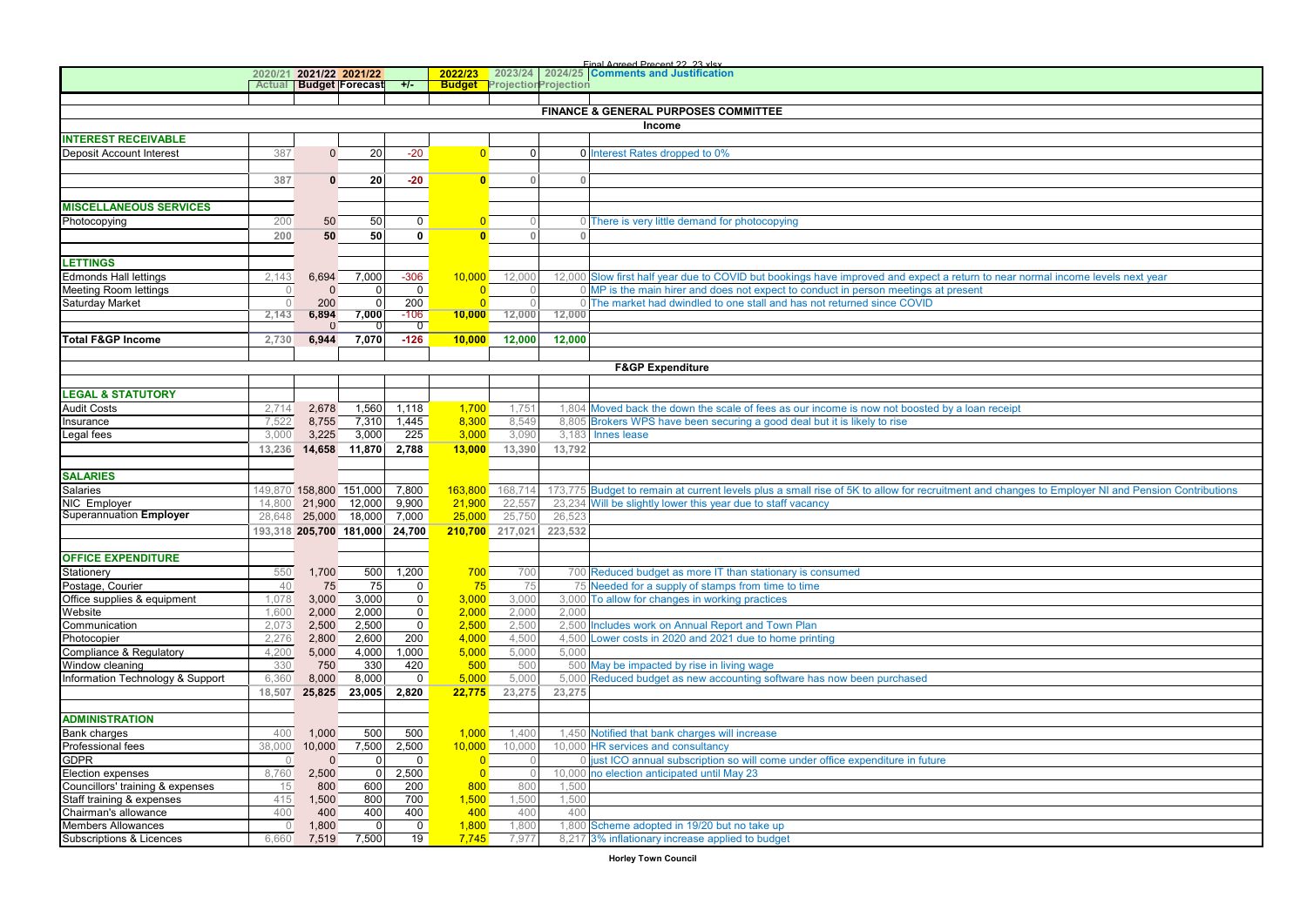|                                       |        |                 |                        |                |         |                                    |        | Einal Agreed Precent 22, 23 viev           |
|---------------------------------------|--------|-----------------|------------------------|----------------|---------|------------------------------------|--------|--------------------------------------------|
|                                       | 2020/2 | 2021/22 2021/22 |                        |                | 2022/23 |                                    |        | 2023/24 2024/25 Comments and Justification |
|                                       | Actual |                 | <b>Budget Forecast</b> | $+/-$          |         | <b>Budget</b> ProjectionProjection |        |                                            |
|                                       | 54,650 | 25,519          | 17,300                 | 6,819          | 23.245  | 23,877                             | 34,867 |                                            |
|                                       |        |                 |                        |                |         |                                    |        |                                            |
| <b>RENT &amp; RATES</b>               |        |                 |                        |                |         |                                    |        |                                            |
| <b>PWLB Repayment Council Offices</b> | 19,545 | 19.545          | 19,545                 | $\overline{0}$ | 19,545  | 19,545                             | 19,545 |                                            |
| <b>Council Offices Rates</b>          | 1.100  | 2,000           | 1,300                  | 700            | 2,000   | 2,000                              | 2,000  |                                            |
|                                       | 20,645 |                 | 21,545 20,845          | 700            | 21.545  | 21,545                             | 21.545 |                                            |
|                                       |        |                 |                        |                |         |                                    |        |                                            |
| <b>MAINTENANCE &amp; REPAIR</b>       |        |                 |                        |                |         |                                    |        |                                            |
| Council Office Repairs & Maint        | 3,81   | 3,550           | 3,500                  | 50             | 3.550   | 3,657                              | 3,766  |                                            |
| Offices, hall (cleaning)              | 14,885 | 15,000          | 15,000                 | $\overline{0}$ | 17,000  | 17,510                             |        | 18,035 New cleaning contract               |
| Maintenance Contracts                 | 600    | 1,500           | 1,200                  | 300            | 1,500   | .545                               |        | 1,591 heating, aircon, barrier etc         |
|                                       | 19.296 | 20.050          | 19,700                 | 350            | 22.050  | 22,712                             | 23,393 |                                            |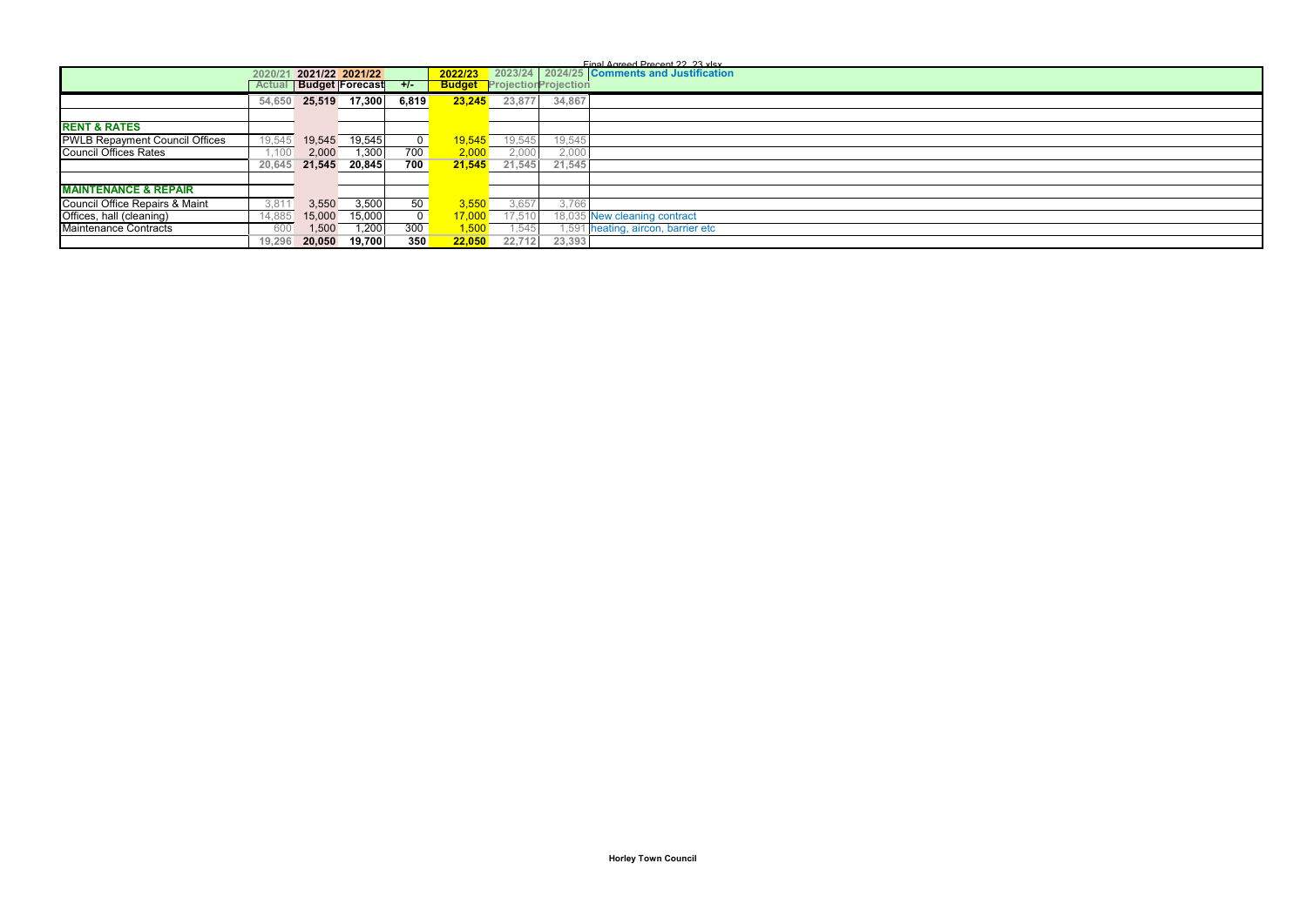|                                                               |                | 2020/21 2021/22 2021/22 |                                |                         | 2022/23        | 2023/24                            |         | 2024/25 Comments and Justification                                                                          |
|---------------------------------------------------------------|----------------|-------------------------|--------------------------------|-------------------------|----------------|------------------------------------|---------|-------------------------------------------------------------------------------------------------------------|
|                                                               |                |                         | <b>Actual Budget Forecast</b>  | $+/-$                   |                | <b>Budget</b> ProjectionProjection |         |                                                                                                             |
|                                                               |                |                         |                                |                         |                |                                    |         |                                                                                                             |
| <b>OTHER RUNNING COSTS</b><br><b>Council Office utilities</b> |                | 2,000                   | 2,000                          | $\overline{0}$          | 4.400          |                                    |         | 4,668 budget previously reduced due to COVID closure                                                        |
|                                                               | 3,343<br>3,343 |                         |                                | $\overline{\mathbf{0}}$ |                | 4,532<br>4,532                     | 4.668   |                                                                                                             |
|                                                               |                | 2,000                   | 2,000                          |                         | 4,400          |                                    |         |                                                                                                             |
|                                                               |                |                         |                                |                         |                |                                    |         |                                                                                                             |
| <b>Total F&amp;GP Expenditure</b>                             |                |                         | 322,995 315,297 275,720 38,177 |                         |                | 317,715 326,352                    | 345,071 |                                                                                                             |
| <b>Total F&amp;GP Income</b>                                  | 2,730          | 6,944                   | 7,070                          | $-126$                  | 10,000         | 12,000                             |         | 12,000 A rise in income is predicted                                                                        |
|                                                               |                |                         |                                |                         |                |                                    |         |                                                                                                             |
| <b>F&amp;GP</b> Precept requirement                           |                |                         | 320,265 308,353 268,650 38,303 |                         |                | 307,715 314,352                    | 333,071 |                                                                                                             |
|                                                               |                |                         |                                |                         |                |                                    |         |                                                                                                             |
|                                                               |                |                         |                                |                         |                |                                    |         | <b>LEISURE &amp; AMENITIES COMMITTEE</b>                                                                    |
|                                                               |                |                         |                                |                         |                |                                    |         | Income                                                                                                      |
|                                                               |                |                         |                                |                         |                |                                    |         |                                                                                                             |
| <b>DEVOLVED POWERS</b>                                        |                |                         |                                |                         |                |                                    |         |                                                                                                             |
| <b>Devolved Powers RBBC</b>                                   | 1,700          | 1,700                   | 1,700                          | $\mathbf{0}$            | 1.700          | 1,700                              |         | 1,700 RBBC agreed to continue to pay                                                                        |
|                                                               | 1,700          | 1,700                   | 1,700                          | $\overline{\mathbf{0}}$ | 1,700          | 1,700                              | 1,700   |                                                                                                             |
|                                                               |                |                         |                                |                         |                |                                    |         |                                                                                                             |
| <b>LETTINGS &amp; RENTS</b>                                   |                |                         |                                |                         |                |                                    |         |                                                                                                             |
| <b>Bowling Club lease</b>                                     | 276            | 276                     | 0                              | 276                     | 276            | 276                                |         | 276 Consession on lease for one year due to COVID crisis                                                    |
| Events Income + Banners                                       | 1,718          | 5,000                   | 7,000                          | $-2,000$                | 8,000          | 8,000                              |         | 8,000 Income predicted to return to pre pandemic levels                                                     |
| Church Road Allotments Rent                                   | 3,110          | 3,300                   | 3,300                          | $\mathbf 0$             | 3,300          | 3,399                              | 3,501   |                                                                                                             |
| Langshott Allotments Rent                                     | 3,596          | 3,800                   | 3,800                          | $\mathbf{0}$            | 3,800          | 3,914                              | 4,031   |                                                                                                             |
|                                                               |                |                         |                                |                         |                |                                    |         |                                                                                                             |
| Football pitches income                                       | 3,196          | 3,000                   | 3,000                          | $\mathsf{O}\xspace$     | 6,000          | 6,180                              |         | 6,365 Predicted to return to pre pandemic levels                                                            |
| Café in the Park -rent                                        | 0.00           | 6,000                   | 1,500                          | 4,500                   | 10,500         | 12,000                             |         | 12,000 delayed opening and concessionary rent first 12m                                                     |
| Innes Pavilion - rent                                         | 6,939          | 10,000                  | 10,000                         | $\mathbf 0$             | 10,000         | 10,300                             |         | 10,609 concession to half cost rent for 6 months from March 20                                              |
| <b>Rents Received</b>                                         |                |                         | 18,835 31,376 28,600 2,776     |                         | 41,876         | 44,069                             | 44,783  |                                                                                                             |
|                                                               |                |                         |                                |                         |                |                                    |         |                                                                                                             |
|                                                               |                |                         |                                |                         |                |                                    |         |                                                                                                             |
| <b>Total L&amp;A Income</b>                                   |                |                         | 20,535 33,076 30,300           | 2,776                   | 43,576         | 45,769                             | 46,483  |                                                                                                             |
|                                                               |                |                         |                                |                         |                |                                    |         |                                                                                                             |
| Expenditure                                                   |                |                         |                                |                         |                |                                    |         |                                                                                                             |
|                                                               |                |                         |                                |                         |                |                                    |         |                                                                                                             |
| <b>GROUNDS MAINTENANCE</b>                                    |                |                         |                                |                         |                |                                    |         |                                                                                                             |
| GM Contract 2016/2023                                         | 52,000         | 52,000                  | 52,000                         | $\mathbf 0$             | 58,000         | 59,740                             |         | 61,532 Burleys acquired by idverde - contract extended to 2022 additional budget for more rubbish clearance |
| Playground Inspections                                        | 8,500          | 8,549                   | 8,549                          | $\overline{0}$          | 8,805          | 9,070                              |         | 9,342 inc grounds inspections                                                                               |
| <b>Playground Repairs</b>                                     | 5,200          | 7,210                   | 6,000                          | 1,210                   | 7,426          | 7,649                              | 7,879   |                                                                                                             |
| Parks furniture                                               | 3,840          | 5,150                   | 5,000                          | 150                     | 5,305          | 5,464                              | 5,628   |                                                                                                             |
| Signage                                                       | 500            | 1,648                   | 700                            | 948                     | 1,697          | 1,748                              | 1,801   |                                                                                                             |
| Pest Control                                                  | 140            | 570                     | 300                            | 270                     | 570            | 587                                | 605     |                                                                                                             |
| <b>Tree Surgery</b>                                           | 11,250         | 8,240                   | 8,000                          | 240                     | 8,487          | 8,742                              |         | 9,004 full tree survey carried out in 20/21                                                                 |
|                                                               | 81,430         | 83,367                  | 80,549                         | 2,818                   | 90,291         | 93,000                             | 95.790  |                                                                                                             |
|                                                               |                |                         |                                |                         |                |                                    |         |                                                                                                             |
| <b>HORLEY RECREATION GROUND</b>                               |                |                         |                                |                         |                |                                    |         |                                                                                                             |
|                                                               |                |                         |                                |                         |                |                                    |         |                                                                                                             |
| Maintenance                                                   | 12,797         | 2,060                   | 1,500                          | 560                     | 2,122          | 2,185                              | 2,251   |                                                                                                             |
| Café in the Park                                              | 0              | 2000                    | 1500                           | $\mathbf 0$             | 2,000          | 2,060                              | 2.122   |                                                                                                             |
| Memorial & Ornamental Gdns                                    | 2,205          | 5,000                   | 2,000                          | 3,000                   | 5,150          | 5,305                              |         | 5,464 reduced spend due to COVID restrictions                                                               |
|                                                               | 15,002         | 9,060                   | 5,000                          | 3,560                   | 9,272          | 9,550                              | 9,836   |                                                                                                             |
|                                                               |                |                         |                                |                         |                |                                    |         |                                                                                                             |
| <b>COURT LODGE &amp; INNES PAVILION</b>                       |                |                         |                                |                         |                |                                    |         |                                                                                                             |
|                                                               |                |                         |                                |                         |                |                                    |         |                                                                                                             |
| Rent to RBBC                                                  | 1              | $\mathbf 1$             | $\mathbf{1}$                   | $\mathbf 0$             |                |                                    |         |                                                                                                             |
| Refurbishment/Repairs                                         | 1,260          | 5,150                   | 2,000                          | 3,150                   | 5,150          | 5,305                              | 5,464   |                                                                                                             |
| Football Pitches posts/repairs                                | 975            | 1,030                   | 800                            | 230                     | 1,030          | 1,061                              | 1,093   |                                                                                                             |
| Football Pavillion cleaning costs                             | 960            | 2,300                   | 1,000                          | 1,300                   | 2,300          | 2,369                              | 2,440   |                                                                                                             |
| Telephone                                                     | $\overline{0}$ | $\mathbf{0}$            | $\overline{0}$                 | $\mathbf 0$             | $\overline{0}$ | $\mathbf 0$                        |         | 0 line now bundled with broadband for CCTV                                                                  |
| Rates                                                         | $\overline{0}$ | $\mathbf{0}$            | $\overline{0}$                 | $\mathbf 0$             | $\overline{0}$ | $\circ$                            |         | 0 paid by tenant                                                                                            |
|                                                               |                |                         |                                |                         |                |                                    |         |                                                                                                             |